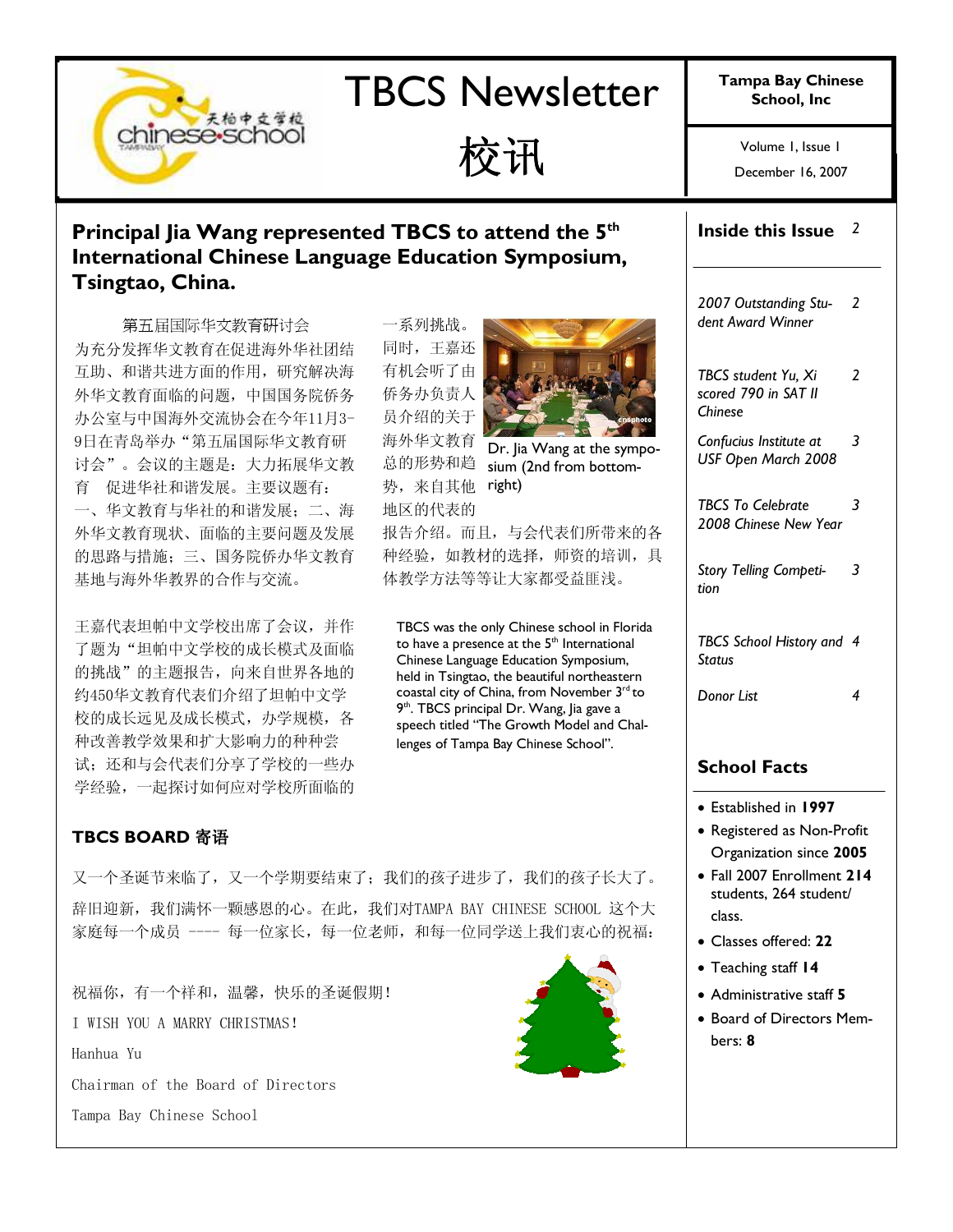Page 2 TBCS Newsletter 校讯



Wendy with Governor Charlie Crist

#### About TBCS Outstanding Student Award

#### Purpose

To encourage Tampa Bay Chinese School students to involve actively in Chinese language curriculum and support students toward their future educations and careers.

#### **Eligibility**

1. Currently Tampa Bay Chinese School students attending Chinese language class as least 2 YEARS, and 2. Currently 12th grade high school students, and 3. Have at least a 3.5 GPA, and 4. Have at least 30 hours in community service, including participation in Tampa Bay Chinese School Youth Club activities, and

5. Complete the Tampa Bay Chinese School Outstanding Student Award Application Form, and

6. Copies of last year School Report Cards (for each nineweek period, 4 report cards in total).

# Wendy Hou (侯温迪) —Winner of Tampa Bay Chinese School Outstanding Student Award

Wendy has been attending Tampa Bay Chinese School since 7<sup>th</sup> grade. Though most of the students dropped out of the Chinese School after they entered high school due to their demanding high school schedule, Wendy continued with Chinese School. She is the only senior student at Chinese School. She did not have much time to study Chinese. However, going to Chinese School helped her to retain some Chinese

language ability. She even took SAT II Chinese test in her junior year, and scored 740; not a great score, but something that people can claim that they know some Chinese.

Academically, Wendy is a highly achieved and distinguished student. Her achievements are highlighted by 3-time qualification of the United States Math Olympic Competition

members. She was the only one in Florida accepted by RSI (55 elite students in US selected from high school juniors along with 25 international students). However, to her regret, she did not attend RSI (Research Science Institute) since she had to make commitment to the GMO team before RSI's result.

Wendy's other academic stats include

05, 06 and 07, tutoring math at school and participated in many other services with over 200 documented service hours and many un-documented hours. Wendy has continued with piano and violin lessons. She also plays many computer games and DDR machine (at level 8/9), and of course on the phone with friends all the time. The most challenging thing

(USAMO qualifier, in her freshman/05, sophomore/06 and junior/07 years). She has been the only USAMO qualifier in the entire Hillsborough County for the past three years. Prior to her USAMO qualification, Youngda Ou was the last Chinese student who achieved this qualification (Youngda qualified one time in his sophomore year in 2002). The whole Hillsborough County did not have any USAMO qualifier in

AMC12 school and county winner in 2005, 2006, 2007; twice Florida Math League State winner (2006 and 2007); ARML finalist; 10 APs, all scored 5 by the end of the junior year (the most APs at Hillsborough high school and the only student with score 5 on all the AP tests), a national AP scholar; Mu Alpha Theta and Math Bow winner countless times at local, state and national meets; perfect PSAT (240) in the

for Wendy is to get out of the bed in the morning every weekday and before 1 pm on the weekends.

Photo and Text were provided by Wendy's mother Ms. Xie, DongLin

2003 and 2004. Wendy was a MOsP (Math Olympiad Summer Program) invitee in her freshman year, the only freshman invited in Florida based on USAMO test. In 2007, Wendy was selected as one of the top 8 female students in the United States to form USGMO (US Girls' Math Olympiad) team and competed in China in GMO. She won a silver medal in the competition, and had the second best score among the 8 US team

junior year; GPA ranked  $8<sup>th</sup>$ among more than 10,000 seniors in Hillsborough County; SAT I 2330 (750w/780c/800m) in her junior year, SAT II, 740Chinese/760Englidh literiture/780biology/800ma thII.

 Wendy has participated in community service with YMCA kid's camp in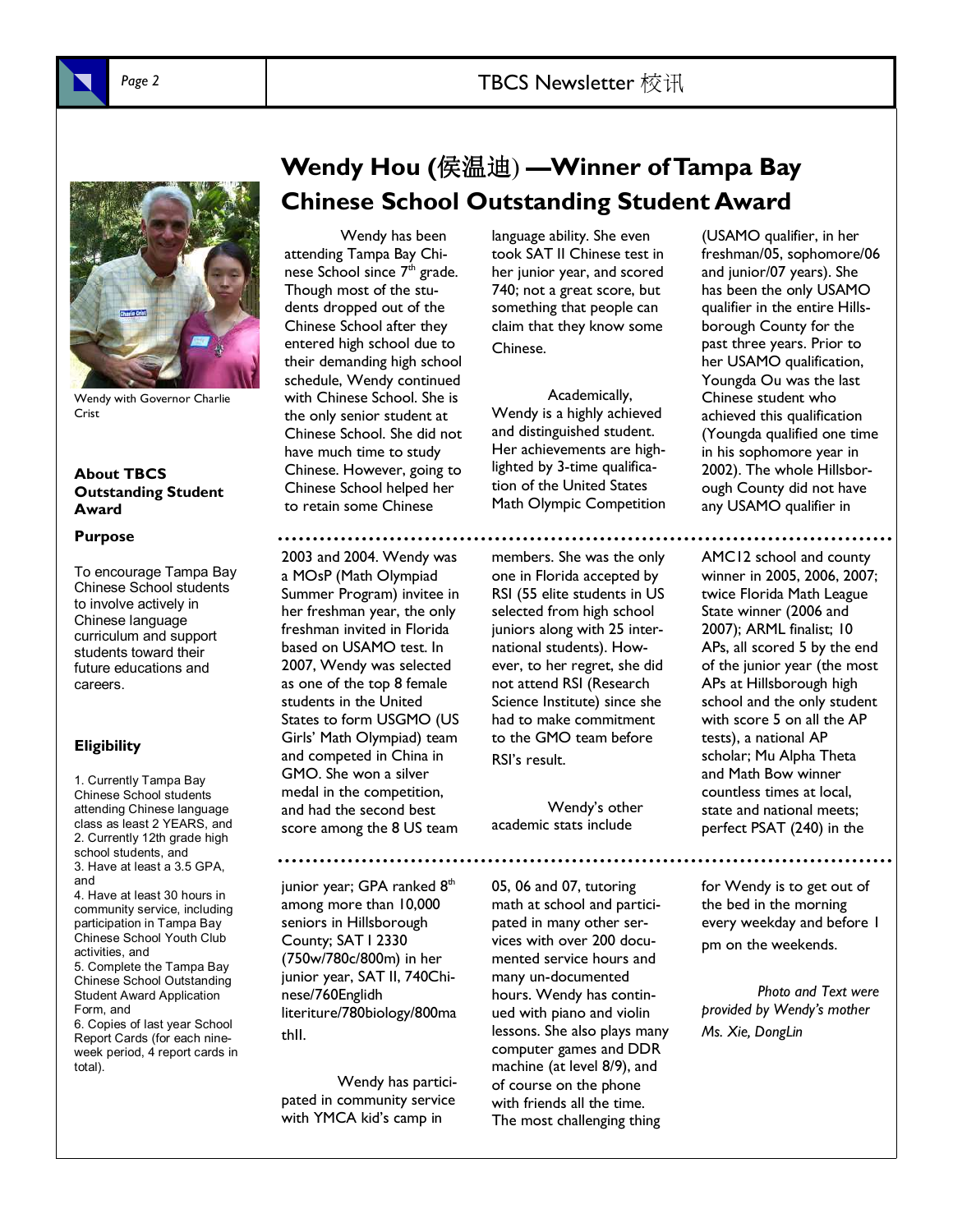Volume 1, Issue 1

# TBCS Student Xi Yu scored 790 on SAT II (Chinese) 中文学校学生余茜在SAT II 中文考试中得790分

余茜在今年全美高中应届生SAT II 中文考试中得790分(满分为800分)。 余茜出生在中 国,19个月后随母亲来美探父。她 是中文学校最早的十个学生之一。 10年来,她学习 认真,上课注意听讲,认真完成作业。 TAMPA BAY 中文学校是她学习中文的唯一课堂。 除此外,她在日常生活中,坚持说中文,也丰富了她的中文语汇。余茜目前就读于KING HIGH SCHOOL, IB PROGRAM, 是一个十分用功的学生。

余茜的例子充分说明,我们中文学校不仅有众多优秀的老师,并且有着坚实的教育基础 和培养高水平中文学生的能力。 希望余茜同学百尺杆头,更进一步。

## Chinese School Story Telling Competition 中文学校故事会一学生汇报表演

每年一次的故事会 是我们坦柏湾中文学校的 传统。故事会给我们的孩 子们一个很好的机会用中 文来自由地表达自己;提 高他们探索中文的乐趣, 以及对中国文化有更深的 认识和理解。

每年的故事会,家

长和孩子们都非常努力。 演讲的内容也十分丰富多 彩,有的是幽默的笑话, 有的是中国著名的诗词, 有的是带有深刻道理的故 事。我们的孩子们能讲演 这么高水准的故事,是跟 每个孩子、每位家长,及 老师们的辛勤努力和劳动

分不开的。

希望我们能再接再励, 把我们的故事会和中文学校 越 办 越 好,每年更 上 一 层 楼。

> By Jianmei Wang & Ren Xin



坦柏湾每年一次的 华人春节联欢晚会已成为 我们的保留节目。也是我 们坦柏湾华人欢聚一堂共 同庆祝中国传统春节的好 机会。我们坦柏湾中文学 校的学生们每年都自豪地 代表我们学校献上他们的 精彩表演。今年我们学校 全体学生会用一曲《大中 国》来表达我们对中华民 族热忱的爱。让我们的孩 子们用嘹亮的歌声,美丽 的舞蹈来弘扬我们的中国 文化。

> By Jianmei Wang and Ren Xin



Picture from 2006 story telling award ceremony.

### Confucius Institute at USF Open March 2008 USF 孔子学院将于三月成立



For more news about the Confucius Institute at USF, please read December 11th issue of St Petersburg Times or at http:// www.sptimes.com/

USF教务长Ralph Wilcox 博 士和国际关系教授彭大进教 授,于12月11日在人民大会 堂 和有关方面签下决议, 为广大华人华侨期盼的佛州 第一所孔子学院将于三月在 USF成立。届时,州政府主 要官员和国会议员都将聚会 TAMPA, 共襄盛举。 USF 孔子学院将由USF 和中 国南开大学合作运作。USF 已在COOPER HALL 4楼辟出4 间办公室和一个会议室。北 京中国汉语推广办公室将拨 出启动经费。孔子学院的宗 旨是推广中文教育,培训中

文教师和建立国际文化交 流平台。

孔子学院的建立是我 们华人社区的一件大事, 期待所有华人的关注和参 与。

余汉华

Page 3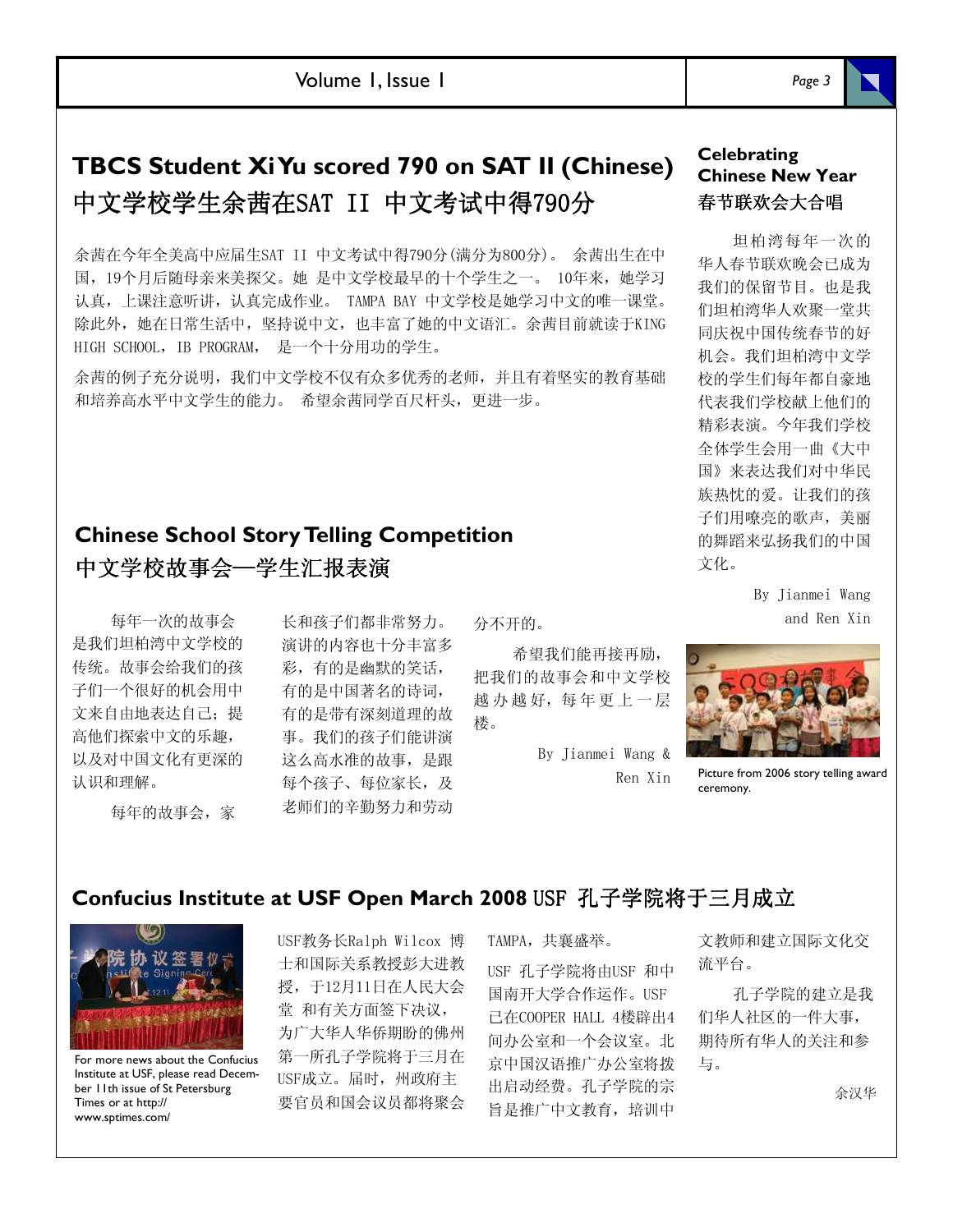

Tampa Bay Chinese School, Inc

TBCS Official Address: 17957 HOLLY BROOK DR. TAMPA FL 33647

Phone: (813) 786-8210, Jia Wang (Principal); (813) 361-4898 Hanhua Yu (Chairman) E-mail:info@Tampabaychineseschool.com



http:// www.tampabaychin eseschool.com

## About Tampa Bay Chinese School (TBCS).

TBCS was founded in 1997 by a handful of local Chinese parents who simply wanted their children to learn Mandarin Chinese and be able to enjoy their culture heritage. Over past ten years, the school has grown steadily along with their kids and has now become the largest Chinese Sunday school in the bay area.

As of Fall 2007, TBCS offers 14 different levels of Chinese classes, covering grade 1 to 11. Starting from Fall 2007, the school has also added adult class and two early child development classes. The adult classes was first introduced to meet the growing interest of adult community toward learning Chinese language and culture, Our first adult class has been well received and this encouraged the school to continue provide the class and even plan to expand the program if the demand keeps growing.

Besides teaching Chinese language, the school also offers classes that teach Chinese arts, elementary English writing, and SAT exam preparations.

TBCS currently has a teaching staff of 14. Each teacher must pass a stringent screening process and only highly qualified ones are selected and offered the positions. At the end of each semester, teachers will be reviewed and awarded for outstanding performance.



TBCS was featured in September 24th 2007 Issue of St Petersburg Times

### Thank following donors for our 2007

#### Fall Fund Raising:

- **JP Morgan Chase (Bing)** Li, Fan Wang, Jianmei Wang)
- MetLife (Hanhua Yu)
- Verizon (Dinghua Shear, Jian Sun)
- IBM (Jia Wang)
- Citigroup (Xingang Cai, Xiaoli Li, Pei Wang)
- Personal donors: Alex Yu, Hanhua Yu, Liusha Li, Philip Liu, Liwen Tao, Chunying Li, Yangyang Liu

## 坦帕中文学校简介 <sub>王嘉</sub>

坦帕中文学校创办于1997 年, 在这过去的十年中规 模日益扩大。如今学校已 经拥有14个不同的中文班 级,涵盖各级中文水平。 学生年龄从3岁到16岁不 等, 开设的中文课从一年 级到十二年级都有。学校 还设有很有特色的"儿童 早期开发教育"课程以帮 助开发儿童智力和培养健 全的性格。同时,为了提 高中国学生的英语写作能 力,学校还开设了一、二 年级以及三、四年级的两 个班的英文写作课;为高 年级的学生还开了SAT英语 班旨在帮助他们顺利通过

考试。此外,除了开设语 言课程以外,学校还开了 3个美术班,满足学生和 家长的艺术需求。

更值得一提的是这个学期 还新开了针对对中文感兴 趣的美国朋友的成人班, 受到了他们的热烈欢迎, 这些国际友人学习中文的 兴趣也日益浓厚。与此同 时我们也开设了针对外国 儿童的中文学习课程帮助 他们掌握日常会话、汉字 习字以及中国的文化。目 前学校的14位执教老师都 有丰富的中文教学经验,

各个班级的教材都是经过多 次调查,精心挑选的,旨在 取得更好的教学效果。尽管 学校的工作管理人员都是建 立在义工的基础上,但是总 体管理非常协调有序。

学校除了日常的教学工作以 外还组织丰富多彩的课外活 动,如春节晚会,中秋节欢 庆会,各种各样的野营活 动,旨在让学生融入到我们 的文化传统中去。每年十二 月份我们还会组织一次故事 会(story-telling), 让学生 充分运用他们的中文知识和 表达能力。每年四月份我们

还会有一次"文化营"

(culture camp) 活动,让学生 更好的了解让世人瞩目的华 夏文化。您的加入让我们的 教学和各种活动会更加多姿 多彩,如有需要请联系我 们:校长:王嘉(邮箱: jiawang2000@yahoo.com 电 话:813-786-8210)主席: 余汉华(邮箱: Hanhua@aol.com 电话: 813-361-4898)。欢迎随时 联系!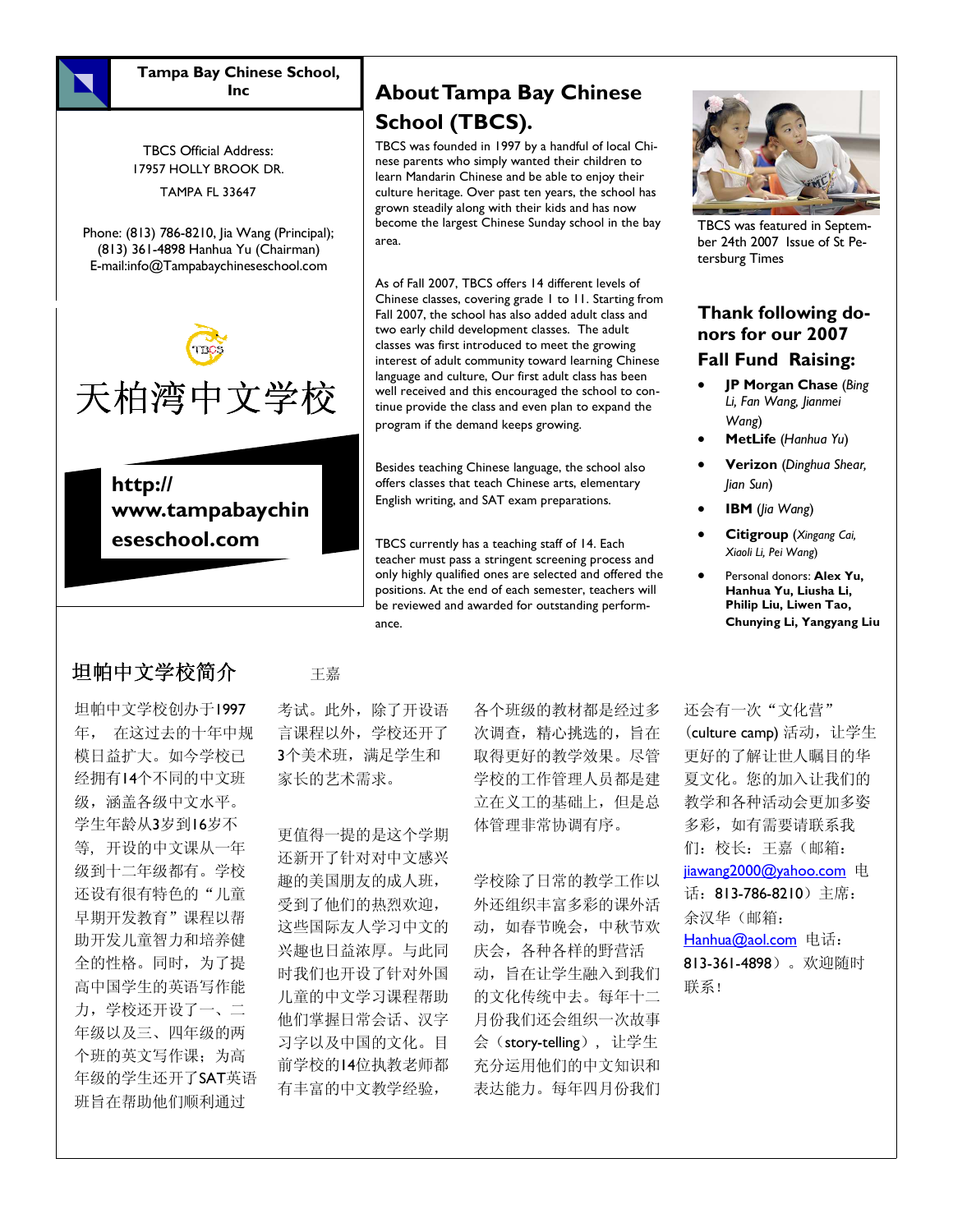|                                                           |                                                                                                                                                                                                                                                                              | STORYTELLING FESTIVAL<br>SCHOOL<br>CHINESE<br>BAY<br>TAMPA                                                                                                                                                                  | FALL 2007                                    | Introduction: Announcements - Rules and<br>Scoring; Emcees: Lihua Li & Liusha Li<br>~Program~<br>$\div$                                                                              | called up for a participation medal except the top<br>Storytelling: Session 1 EDA/B, Grades I thru<br>Awards Ceremony: Every participant will be<br>IIIB, Adult Class; Session 2 Grades IV thru XI<br>placers in each class, who will be awarded<br>trophies.<br>$\dot{\mathfrak{S}}$<br>$\overline{\mathsf{N}}$ | 4. Pizza: Free to all students and teachers; \$3 for<br>parents, from 12:30 pm to 1:00 pm | 9:00-12:30<br>SESSION 2: GRADES IV-XI 1:00-4:00<br>SUNDAY, DECEMBER 16, 2007<br>EDA-ADULTS<br>SESSION 1: GRADES |
|-----------------------------------------------------------|------------------------------------------------------------------------------------------------------------------------------------------------------------------------------------------------------------------------------------------------------------------------------|-----------------------------------------------------------------------------------------------------------------------------------------------------------------------------------------------------------------------------|----------------------------------------------|--------------------------------------------------------------------------------------------------------------------------------------------------------------------------------------|------------------------------------------------------------------------------------------------------------------------------------------------------------------------------------------------------------------------------------------------------------------------------------------------------------------|-------------------------------------------------------------------------------------------|-----------------------------------------------------------------------------------------------------------------|
| R S :<br>EVENT SPONSO<br>$\overline{r}$<br>SPECIAL THANKS | Individual Donations<br>Chunying Li-\$100<br>Hanhua Yu-\$100<br>Phillip Liu-\$100<br>Liwen Tao-\$25<br>Liusha Li-\$100<br>$Alex$ $Yu-$ \$100<br>Bing Li, Fan Wang, Jianmei Wang<br>JPMorganChase-\$2,000<br>Corporate Sponsors<br>Dinghua Shear, Jian Sun<br>Verizon-\$1,500 | and scorers, and donators,<br>All volunteers, judges,<br>Yang Yang Liu-\$100<br>Thank You!<br>MetLife Auto & Home-\$1,000<br>Xingang Cai, Xiaoli Li, Pei Wang<br>Citigroup-\$1,500<br>$IBM-$1,000$<br>Hanhua Yu<br>Jia Wang | .<br>Z<br>ADMINISTRATIO<br>SCHOOL<br>CHINESE | Vice Chairman: Li, Liusha;<br>Chairman: Yu, Hanhua;<br>Secretary: Lai, Shouliang<br>Officers:<br>Wang, Jianmei; Hu, Guan-<br><b>Assistant Principals:</b><br>Principal:<br>Wang, Jia | Chen, Xinjian; Lai, Shou-<br>liang; Li, Lihua; Li, Liusha;<br>ang,<br><b>Board of Directors:</b><br>Li, Yan; Wang, Jia; Y<br>Legal Advisor:<br>Li; Yu, Hanhua<br>gyi; Yang, Shigang<br>Xu, Jingzhi<br>Accountant:                                                                                                | Yu, Xuesong                                                                               | www.tampabaychineseschool.com<br>Tampa Bay Chinese School<br>A Xi Yu Program                                    |